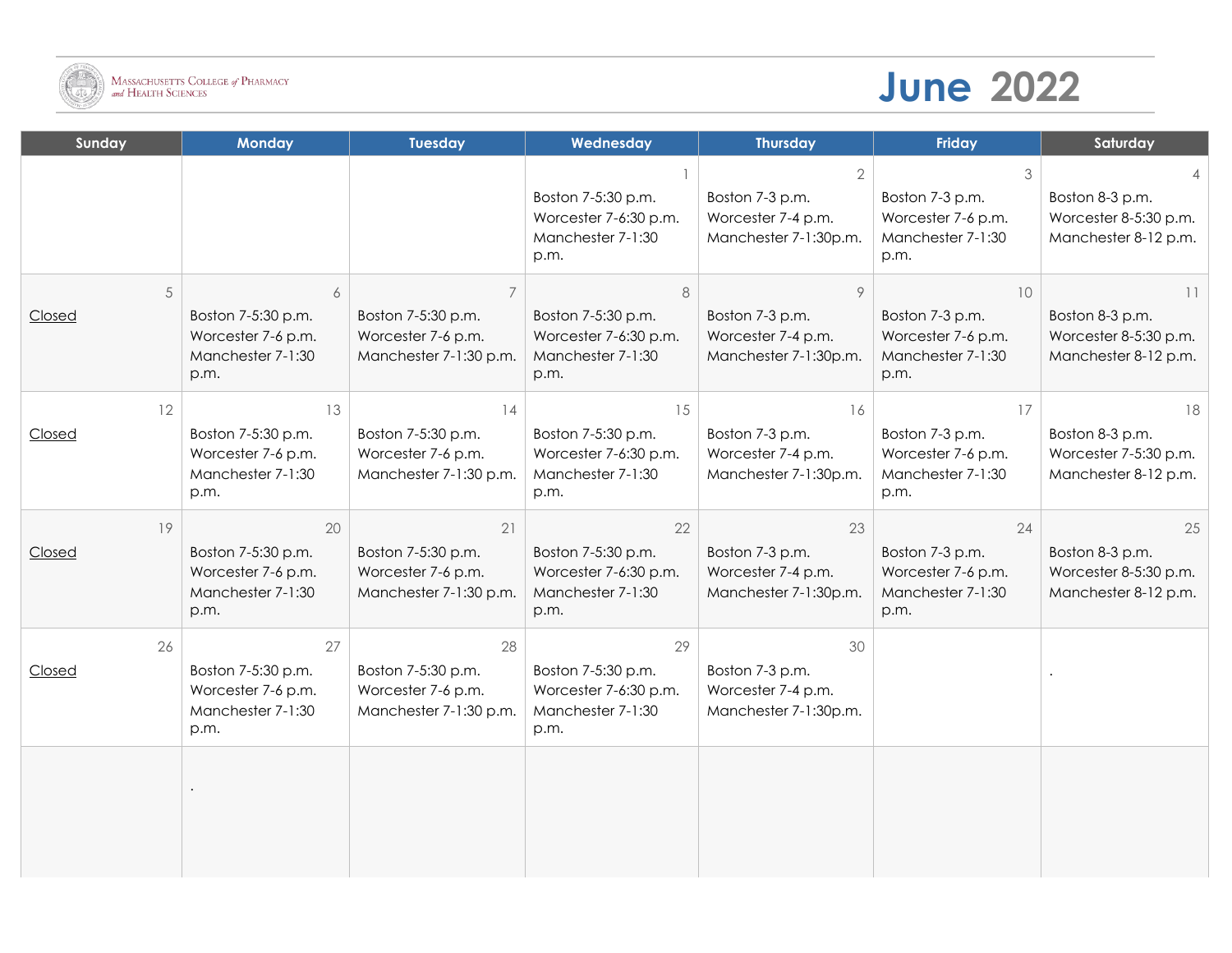

## **July 2022**

| Sunday       | <b>Monday</b>                                                               | <b>Tuesday</b>                                                           | Wednesday                                                                      | <b>Thursday</b>                                                      | Friday                                                                   | Saturday                                                               |
|--------------|-----------------------------------------------------------------------------|--------------------------------------------------------------------------|--------------------------------------------------------------------------------|----------------------------------------------------------------------|--------------------------------------------------------------------------|------------------------------------------------------------------------|
|              |                                                                             |                                                                          |                                                                                |                                                                      | Boston 7-12 p.m.<br>Worcester 7-12 p.m.<br>Manchester 7-1:30<br>p.m.     | 2.<br>Boston 8-12 p.m.<br>Worcester 7-12 p.m.<br>Manchester 7-12 p.m.  |
| 3<br>Closed  | $\overline{4}$<br>Closed                                                    | 5<br>Boston 7-5:30 p.m.<br>Worcester 7-6 p.m.<br>Manchester 7-1:30 p.m.  | 6<br>Boston 7-5:30 p.m.<br>Worcester 7-5:30 p.m.<br>Manchester 7-1:30<br>p.m.  | Boston 7-3 p.m.<br>Worcester 7-4 p.m.<br>Manchester 7-1:30p.m.       | 8<br>Boston 7-3 p.m.<br>Worcester 7-6 p.m.<br>Manchester 7-1:30<br>p.m.  | Boston 8-3 p.m.<br>Worcester 7-5:30 p.m.<br>Manchester 7-12 p.m.       |
| 10<br>Closed | 11<br>Boston 7-5:30 p.m.<br>Worcester 7-6 p.m.<br>Manchester 7-1:30<br>p.m. | 12<br>Boston 7-5:30 p.m.<br>Worcester 7-6 p.m.<br>Manchester 7-1:30 p.m. | 13<br>Boston 7-5:30 p.m.<br>Worcester 7-6:30 p.m.<br>Manchester 7-1:30<br>p.m. | 14<br>Boston 7-3 p.m.<br>Worcester 7-4 p.m.<br>Manchester 7-1:30p.m. | 15<br>Boston 7-3 p.m.<br>Worcester 7-6 p.m.<br>Manchester 7-1:30<br>p.m. | 16<br>Boston 8-3 p.m.<br>Worcester 7-5:30 p.m.<br>Manchester 7-12 p.m. |
| 17<br>Closed | 18<br>Boston 7-5:30 p.m.<br>Worcester 7-6 p.m.<br>Manchester 7-1:30<br>p.m. | 19<br>Boston 7-5:30 p.m.<br>Worcester 7-6 p.m.<br>Manchester 7-1:30 p.m. | 20<br>Boston 7-5:30 p.m.<br>Worcester 7-6:30 p.m.<br>Manchester 7-1:30<br>p.m. | 21<br>Boston 7-3 p.m.<br>Worcester 7-4 p.m.<br>Manchester 7-1:30p.m. | 22<br>Boston 7-3 p.m.<br>Worcester 7-6 p.m.<br>Manchester 7-1:30<br>p.m. | 23<br>Boston 8-3 p.m.<br>Worcester 7-5:30 p.m.<br>Manchester 7-12 p.m. |
| 24<br>Closed | 25<br>Boston 7-5:30 p.m.<br>Worcester 7-6 p.m.<br>Manchester 7-1:30<br>p.m. | 26<br>Boston 7-5:30 p.m.<br>Worcester 7-6 p.m.<br>Manchester 7-1:30 p.m. | 27<br>Boston 7-5:30 p.m.<br>Worcester 7-6:30 p.m.<br>Manchester 7-1:30<br>p.m. | 28<br>Boston 7-3 p.m.<br>Worcester 7-4 p.m.<br>Manchester 7-1:30p.m. | 29<br>Boston 7-3 p.m.<br>Worcester 7-6 p.m.<br>Manchester 7-1:30<br>p.m. | 30<br>Boston 8-3 p.m.<br>Worcester 7-5:30 p.m.<br>Manchester 7-12 p.m. |
| 31<br>Closed |                                                                             |                                                                          |                                                                                |                                                                      |                                                                          |                                                                        |